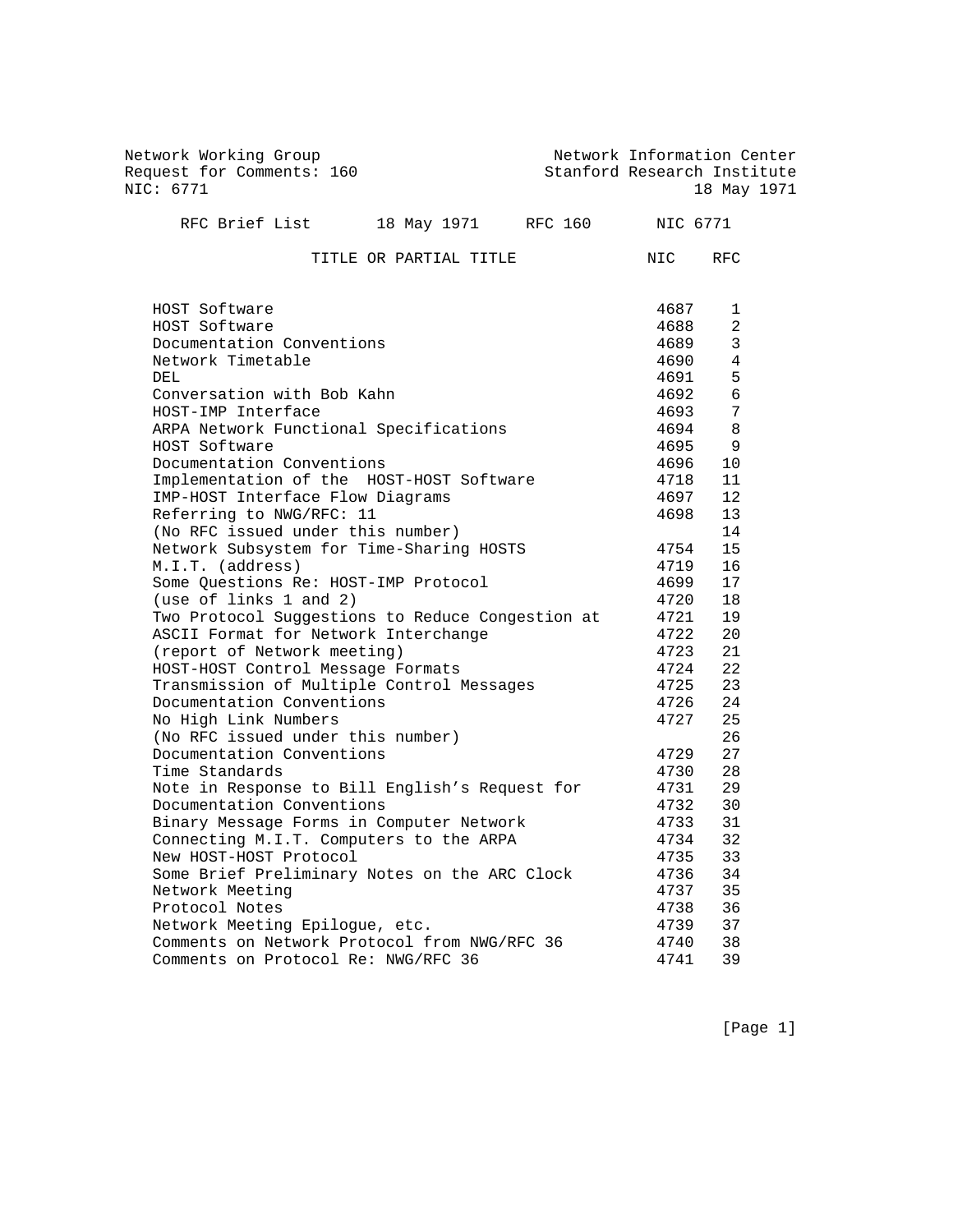| More Comments on the Forthcoming Protocol                | 4742         | 40       |
|----------------------------------------------------------|--------------|----------|
| IMP-IMP Teletype Communication                           | 4743         | 41       |
| Message Data Types                                       | 4744         | 42       |
| TITLE OR PARTIAL TITLE                                   | NIC          | RFC.     |
| Proposed Meeting                                         | 4745         | 43       |
| Comments on NWG/RFC 33 and 36                            | 4746         | 44       |
| New Protocol is Coming                                   | 4747         | 45       |
| ARPA Network Protocol Notes                              | 4748         | 46       |
| BBN's Comments on NWG/RFC 33                             | 4749         | 47       |
| A Possible Protocol Plateau                              | 4750         | 48       |
| Conversations with Steve Crocker (UCLA)                  | 4728         | 49       |
| Comments on the Meyer Proposal                           | 4751         | 50       |
| Proposal for a Network Interchange Language              | 4752         | 51       |
| Updated Distribution List                                | 4753         | 52       |
| An Official Protocol Mechanism                           | 4755         | 53       |
| An Official Protocol Proffering                          | 4756         | 54       |
| A Prototypical Implementation of the NCP                 | 4757         | 55       |
| Third Level Protocol                                     | 4758         | 56       |
| Thoughts and Reflections on NWG/RFC 54                   | 4759         | 57       |
| Logical Message Synchronization                          | 4760         | 58       |
| Flow Control - Fixed Versus Demand Allocation            | 4761         | 59       |
| A Simplified NCP Protocol                                | 4762<br>4961 | 60       |
| A Note on Interprocess Communication in a                | 4962         | 61<br>62 |
| A Note on Interprocess Communication in a                | 4963         | 63       |
| Belated Network Meeting Report<br>Getting Rid of Marking | 4964         | 64       |
| Comments on Host-Host Protocol Document No. 1 (by        | 4965         | 65       |
| 3rd Level Ideas and Other Noise                          | 5409         | 66       |
| Proposed Change to Host/IMP Spec to Eliminate            | 5410         | 67       |
| Comments on Memory Allocation Control Commands           | 5411         | 68       |
| Distribution List Change for MIT                         | 5412         | 69       |
| A Note on Padding                                        | 5413         | 70       |
| Reallocation in Case of Input Error                      | 5414         | 71       |
| Proposed Moratorium on Changes to Network                | 5415         | 72       |
| Response to NWG/RFC 67                                   | 5416         | 73       |
| Specifications for Network Use of The UCSB               | 5417         | 74       |
| Network Meeting                                          | 5418         | 75       |
| Connection-By Name: User-Oriented Protocol               | 5180         | 76       |
| Syntax and Semantics for the Terminal User               | 5419         | (76encl) |
| Network Meeting Report                                   | 5604         | 77       |
| NCP Status Report: UCSB/RAND                             | 5199         | 78       |
| Logger Protocol Error                                    | 5601         | 79       |
| Protocols and Data Formats                               | 5608         | 80       |
| Request for Reference Information                        | 5609         | 81       |
| Network Meeting Notes                                    | 5619         | 82       |

[Page 2]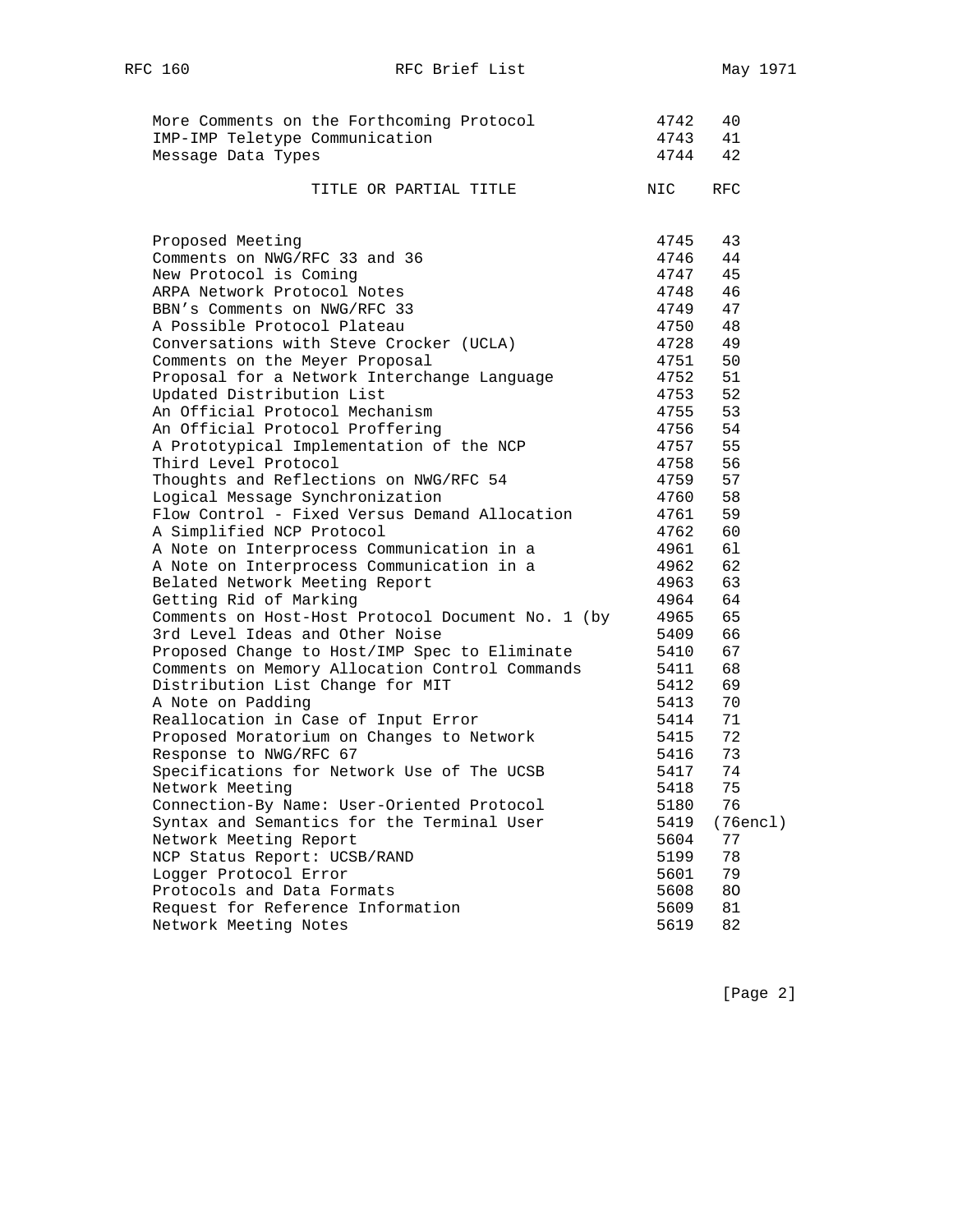| Language-Machine for Data Reconfiguration         | 5621    | $\overline{R}$ |
|---------------------------------------------------|---------|----------------|
| List of NWG/RFC's 1-80                            | 5620 84 |                |
| Network Working Group Meeting                     | 5624 85 |                |
| Proposal for a Network Standard Format for a DATA | 5631    | 86             |

## TITLE OR PARTIAL TITLE **NIC** RFC

| Topic for Discussion at the Next Network Working | 5632 | 87  |
|--------------------------------------------------|------|-----|
| NETRJS--A Third Level Protocol for Remote Job    | 5668 | 88  |
| Some Historic Moments in Networking              | 5697 | 89  |
| CN as a Network Service Center                   | 5707 | 90  |
| A Proposed User-User Protocol                    | 5708 | 91  |
| (No RFC issued under this number)                |      | 92  |
| Initial Connection Protocol                      | 5721 | 93  |
| Some Thoughts on Network Graphics                | 5725 | 94  |
| Distribution of NWG/RFC's Through the NIC        | 5731 | 95  |
| An Interactive Network Experiment to Study Modes | 5739 | 96  |
| A First Cut at a Proposed Telnet Protocol        | 5740 | 97  |
| Logger Protocol Proposal                         | 5744 | 98  |
| Network Meeting                                  | 5758 | 99  |
| Categorization and Guide to NWG/RFCs             | 5761 | 100 |
| Notes on the Network Working Group Meeting       | 5762 | 101 |
| Output of the Host/Host Protocol Glitch Cleaning | 5763 | 102 |
| Implementation of Interrupt Keys                 | 5764 | 103 |
| Link 191                                         | 5768 | 104 |

 Items below this point do not appear in 23 March 1971 catalog listings.

| Network Specifications for Remote Job EntryUCSB            | 5775 | 105 |
|------------------------------------------------------------|------|-----|
| User/Server Site Protocol, Network Host Ouestionnaire 5776 |      | 106 |
| Output of the Host-Host Protocol Glitch Comm               | 5606 | 107 |
| Addendum to NWG Meeting Notes, NIC 5762                    | 5807 | 108 |
| Level III Server Protocol for the Lincoln Lab 360          | 5806 | 109 |
| Conventions for Using an IBM 2741 Terminal                 | 5809 | 110 |
| Pressure from the Chairman                                 | 5815 | 111 |
| User/Server Site Protocol; HOST Ouestionnaire              | 5816 | 112 |
| Network Activity Report: UCSB-RAND                         | 5820 | 113 |
| A File Transfer Protocol                                   | 5823 | 114 |
| Some NIC Policies on Handling Documents                    | 5822 | 115 |
| Structure of the May NWG Meeting                           | 5825 | 116 |
| Some Comments on the Official Protocol                     | 5826 | 117 |
| Recommendations for Facility Documentation                 | 5830 | 118 |
| Network Fortran Subprograms                                | 5831 | 119 |
| Network PL/1 Subprograms                                   | 5632 | 120 |
| Network On-line Operators                                  | 5833 | 121 |
|                                                            |      |     |